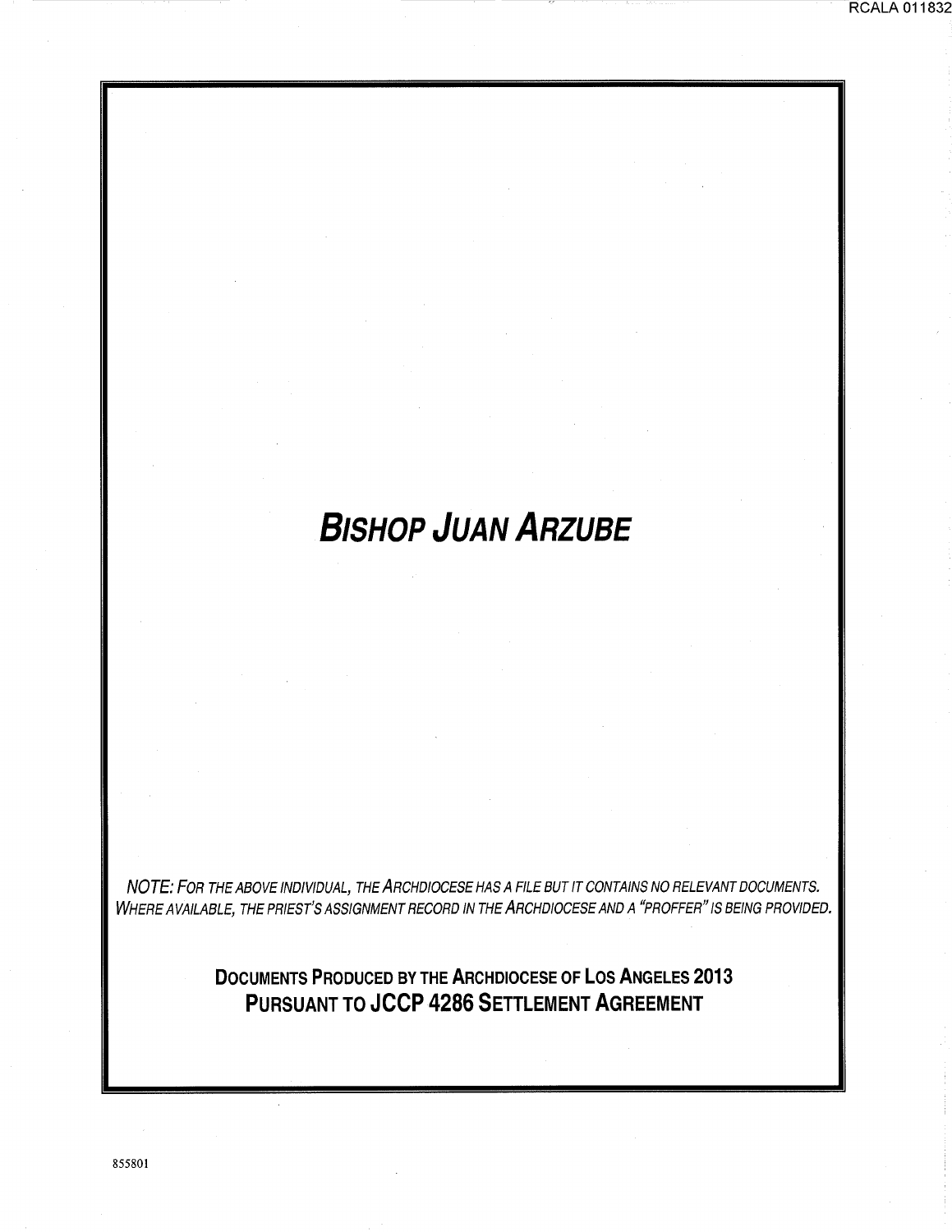## **Vicar for Clergy Database**

Clergy Assignment Record

## **Most Rev Juan A. Arzube**



Current Primary Assignment

Birth Date Birth City Diaconate Ordination Priesthood Ordination Diocese Name Date of Incardination Religious Community Ritual Ascription Ministry Status **Seminary Ethnicity** Begin Pension Date

6/1/1918 Guayaquil, Ecuador

5/5/1954 Archdiocese of Los Angeles 5/5/1954

Latin Deceased St. John's Seminary, Camarillo Ecuadorian Canon State **Bishop** Bishop *Incard Process* 

| <u>Language(s)</u> | <u>Fluency</u>      |
|--------------------|---------------------|
| Spanish            | Native Language     |
| <b>English</b>     | <b>Full Fluency</b> |
| French             | Reading Only        |
| Italian            | Reading Only        |
|                    |                     |

#### **Fingerprint Verification and Safeguard Training**

Date Background Check 1/1/9999 Safeguard Training 1/1/9999

#### **Assignment History**

| <b>Assignment</b>                                                                         |            | <b>Beginning Date Completion Date</b> |
|-------------------------------------------------------------------------------------------|------------|---------------------------------------|
| Deceased, Interred at the Cathedral of Our Lady of the Angels Mausoleum.                  | 12/25/2007 |                                       |
| Nazareth House, Los Angeles Resident, Retired                                             | 7/1/2002   | 12/25/2007                            |
| Sacred Heart Catholic Church, Altadena Resident, Retired                                  | 4/1/1996   | 6/30/2002                             |
| Living Privately, Living in a home in West Covina                                         | 2/1/1987   | 3/31/1996                             |
| San Gabriel Pastoral Region Office, Irwindale Bishop, Active Service,<br>Retired 6/1/1993 | 3/30/1986  | 5/30/1993                             |
| St. Alphonsus Catholic Church, Los Angeles Resident, Active Service                       | 1/1/1982   | 1/31/1987                             |
| Episcopal Vicar, Active Service, To Spanish-Speaking                                      | 4/15/1973  | 3/6/1979                              |

Age Deanery